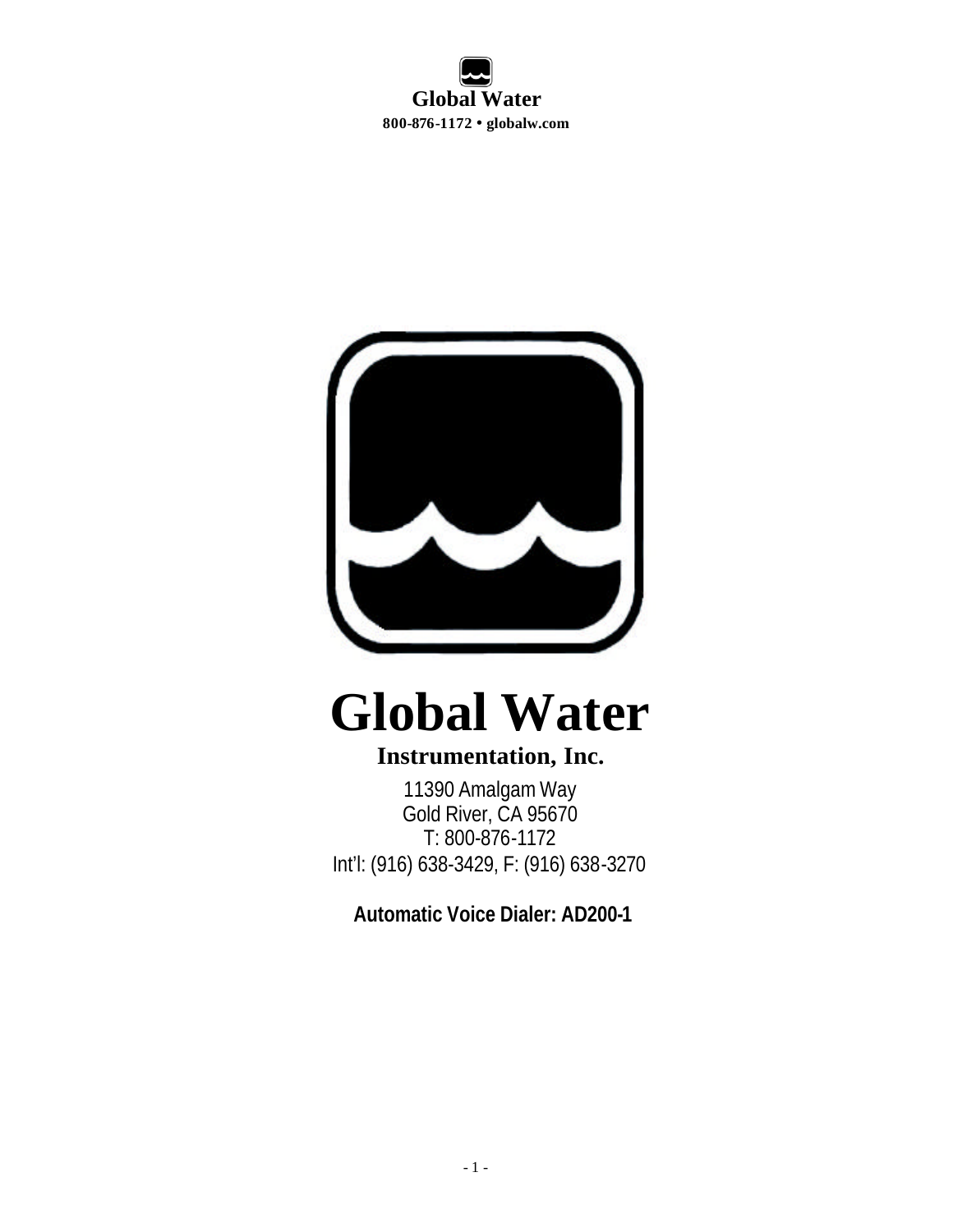

#### *Congratulations!*

Thank you for purchasing Global Water Instrumentation, Inc. Model AD200-1, the single channel voice dialer that can be incorporated into hard wired or wireless security systems or used as a stand-alone unit. This versatile dialer can be easily expanded to operate in conjunction with an alarm, temperature or water level sensor, or any other sensor that can provide the appropriate trigger. The AD200-1 is compatible with continuous, normally closed (NC) dry contact or voltage sensors. It can be programmed to sequentially dial any combination of four standard telephone, cellular telephones, alpha/voice pagers and/or numeric pagers. The dialer features busy-line and no answer detection to ensure timely transmission of the recorded message of up to 16 seconds. This manual describes how to set up, install and operate the AD200-1. Please read the entire booklet before operating the dialer.

#### **Table of Contents:**

| $\mathbf{D}$             |  |
|--------------------------|--|
| $\mathbf{I}$             |  |
| $\mathbf{I}(\mathbf{I})$ |  |
| IV)                      |  |
| $\mathbf{V}$             |  |
| VI)                      |  |
| VII)                     |  |
| VIII)                    |  |
| $\mathbf{I}(\mathbf{X})$ |  |
| $\mathbf{X}$             |  |
| XI)                      |  |
| XII)                     |  |

\* Copyright Global Water Instrumentation, Inc. 2006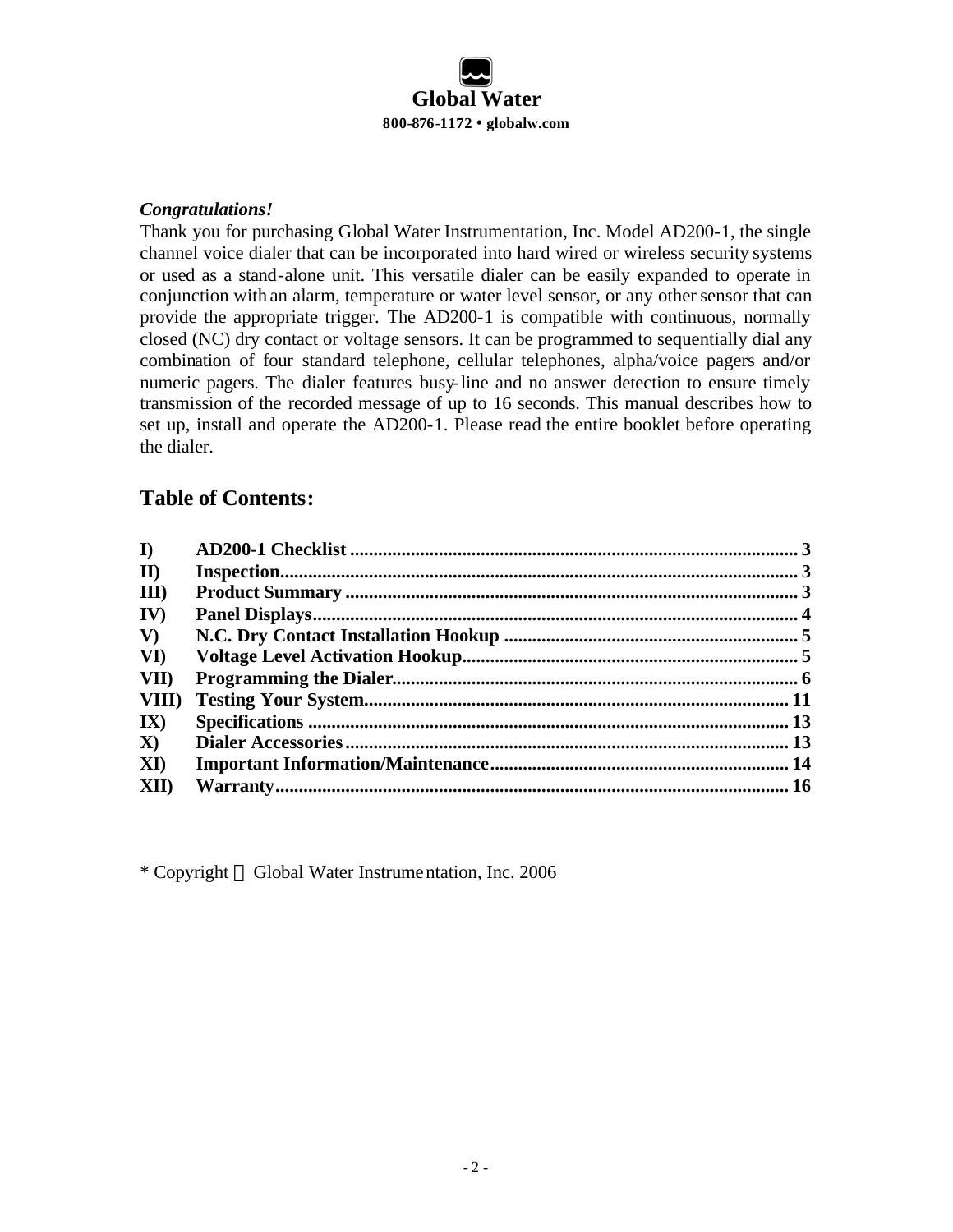#### **I) AD200-1 Checklist**

- a) One (1) ea. Model AD200-1 Automatic Voice Dialer
- b) One (1) ea. 7-foot, 2-conductor jacket telephone cable with RJ11 plug attached
- c) One (1) ea. 7-foot jacketed, 4 conductor power/alarm cable
- d) One (1) ea. Instructional Manual

#### **II) Inspection**

a) Your AD200-1 unit was carefully inspected and certified by our Quality Assurance Team before shipping. If any damage has occurred during shipping, please notify Global Water Instrumentation, Inc. and file a claim with the carrier involved.

Use the checklist to ensure that you have received everything needed to operate the AD200-1.

#### **III) Product Summary**

- 1. Non volatile memory for voice message and phone numbers.
- 2. Calls up to 4 phone numbers, any combination of telephones or pagers
- 3. Sends up to 16 second voice message to telephones or numeric code to pagers
- 4. Record your own message in any language
- 5. Easily change message and phone numbers without a programmer
- 6. Voice chip technology (no tape required)
- 7. Ability to program a pause and pound (#) tone in dialing sequence for pagers
- 8. Returns to call unanswered numbers
- 9. 2 X 16 character LCD window
- 10. Internal playback speaker for voice message
- 11. Programmable Exit and Entry delay
- 12. Internal 9V battery backup
- 13. Works with PBX or regular phone system
- 14. Tone or Pulse dialing
- 15. NC or voltage activation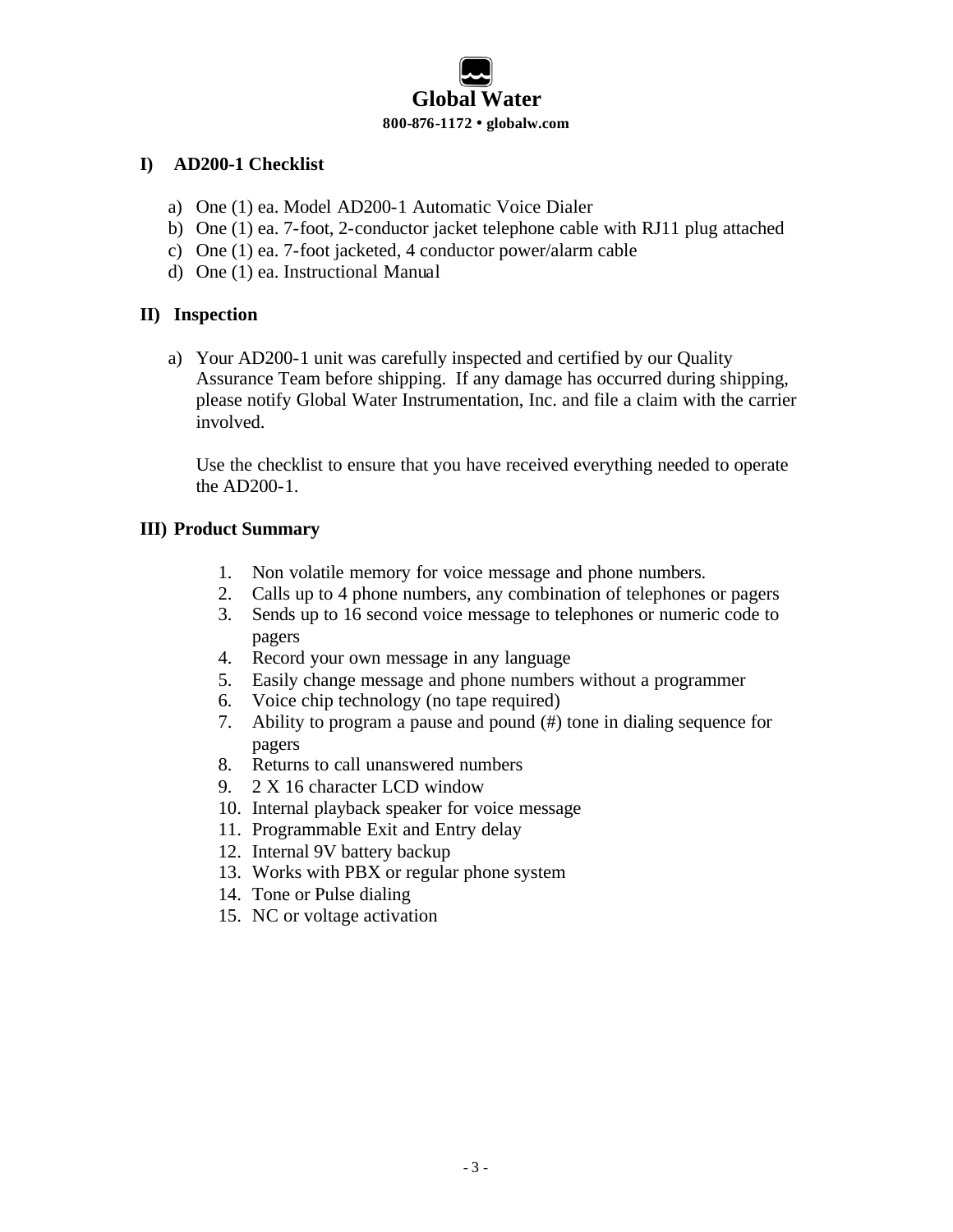#### **IV) Panel Displays**

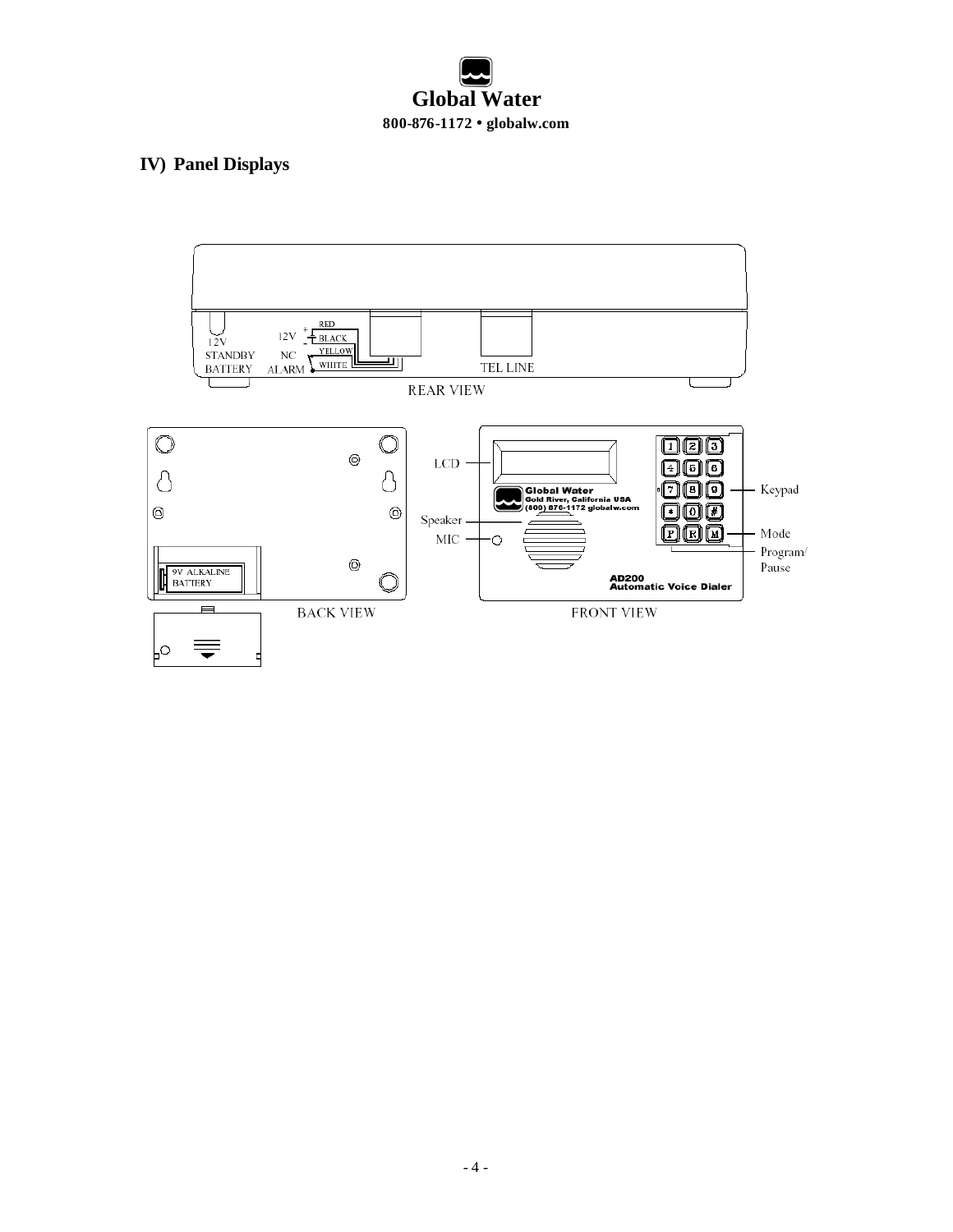#### **V) N.C. Dry Contact Installation Hookup**



Make sure unit is set to "OFF" prior to wiring and phone line hook-up.

**VI) Voltage Level Activation Hookup**

\*\*Match the power cables colored wires to the corresponding outputs on the alarm panel. Do the same for the telephone cable.

#### WHEN THE ALARM OUTPUT VOLTAGE IS RELAY DRIVEN, YOU MUST ADD A 1K RESISTOR ACROSS ALARM OUTPUT TERMINALS. HOOK UP DIALER AS SHOWN BELOW.



Make sure unit is set to "OFF" prior to wiring and phone line hook-up.

\*\*Match the power cables colored wires to the corresponding outputs on the alarm panel. Do the same for the telephone cable.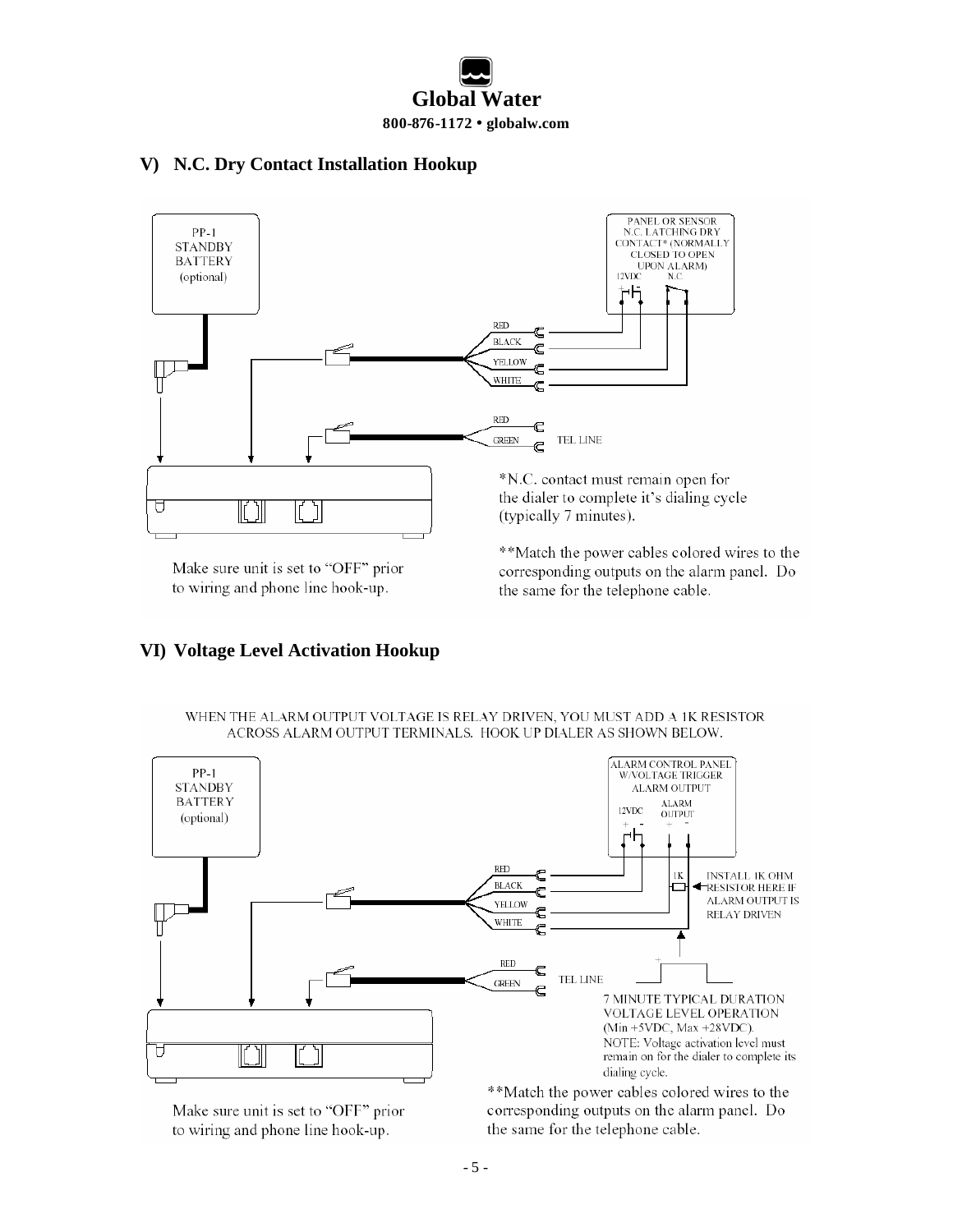#### **VII) Programming the Dialer**

**IMPORTANT: Before operating the AD200-1, make sure wiring is correct and power is set within specified limits. Recording and data recall can be performed without connection to a telephone line. We strongly recommend that final testing be performed under simulated alarm conditions, and that confirmation of transmission be obtained from the numbers dialed.**

a) Model AD200-1 stores and dials up to 4 telephone numbers and/or pager numbers. Each number may contain up to 28 digits, total digits include a "pause" for pagers and the ability to program the "pound" tone.

Once a connection is made, the dialer will deliver a recorded voice message of up to 16 seconds or a numeric code to each number stored. The dialer will repeat the voice message two times per call, to ensure that a full message is delivered. If the phone number is busy or not answered within 8 rings, the AD200-1 will automatically dial the next programmed number.

Assuming a continued activation state, the dialer will go through the numbers a second time, and call in an attempt to deliver the message twice to each programmed number. If any numbers are busy or unanswered, the dialer will continue calling (up to 10 times per programmed number) in anattempt to deliver the voice message or until the alarm condition is terminated. During the process, the respective location numbers and telephone numbers will appear in the LCD to show the calls are in process.

#### **NOTE: If any numbers are used for alpha/voice pager designations that require operator assistance, the pager service should be notified, to ensure proper interpretation of the message.**

#### b) **How to store phone numbers**

Follow these directions to store up to 4 telephone numbers in the dialer's memory. Please remember that local ordinances may prohibit automatic dialing of police, fire departments and other emergency agencies.

The AD200-1 will call up to 4 numbers. This can be any combination of regular telephones, cellular telephones or pagers. The 4 numbers being called will be stored in locations 1-4. Any of locations 1-4 can store up to 28 digits and dial a telephone or pager. If dialing less than 4 numbers, simply leave the latter location(s) empty and the unit will automatically skip them.

To program telephone numbers:

- 1. Supply power to the AD200-1.
- 2. The AD200-1 has four modes (PROGRAM, TEST, OPERATE, and OFF) indicated in the upper part of the LCD. Make sure the unit is in the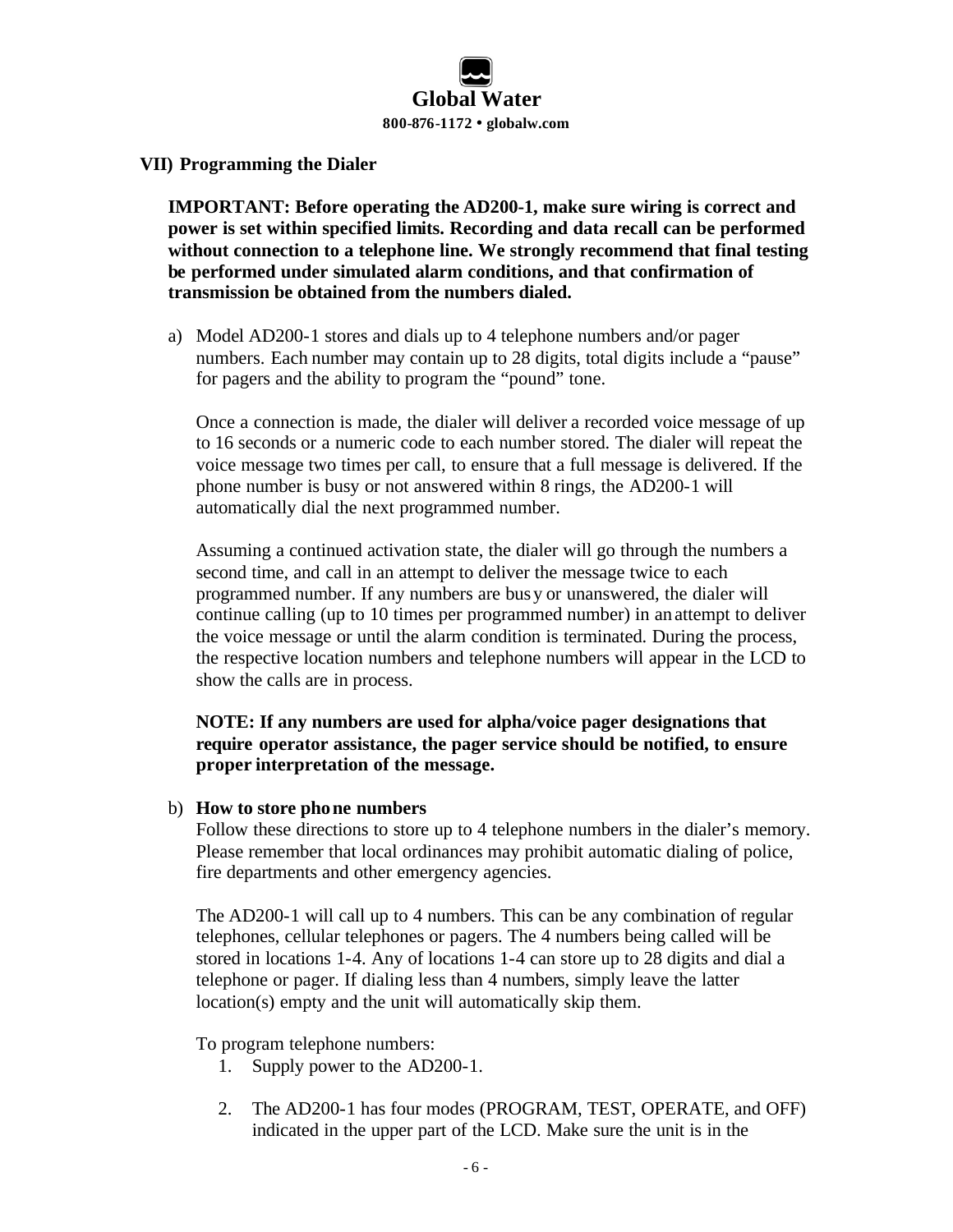"PROGRAM" mode. If it is not, press the MODE ("M") button to change modes.

- c) **To store telephone numbers in memory locations 1 through 4 (see page 8 for pagers)** 
	- 1. At the "PROGRAM: NUMBERS" prompt, press "1" (YES).
	- 2. Press all the digits of the first number to be dialed. Check the LCD while programming to make sure the correct numbers are pressed.
	- 3. After inputting the entire phone number  $(1 + \text{area code if needed})$ , press the PROGRAM/PAUSE ("P") button (momentarily), then the "1" key. This will store the number in location 1.
	- 4. Repeat step 1, then press all the digits for the second number to be dialed. Check the LCD, press the PROGRAM/PAUSE ("P") button (momentarily), then the "2" key. This will store the number in location 2.
	- 5. Repeat the process, if needed, for locations 3 and 4.

**NOTE: A pause may only be used when dialing a pager. When a pause is in the dialing sequence, the unit will not deliver the voice message.**

| PROGRAMMING THE DIALER                                                                                                                                                                                                                   |
|------------------------------------------------------------------------------------------------------------------------------------------------------------------------------------------------------------------------------------------|
| Example 1: Store telephone number 1-800-555-1212 in Location 1.<br>Program/Pause<br>Press:<br>(Press momentarily)                                                                                                                        |
| 0000000000000                                                                                                                                                                                                                            |
| Example 2: Store telephone number 555-1212 in Location 2.<br>Program/Pause<br>Press:<br>(Press momentarily)                                                                                                                              |
| $\boxed{5}$ $\boxed{5}$ $\boxed{5}$ $\boxed{1}$ $\boxed{2}$ $\boxed{1}$ $\boxed{2}$ $\boxed{P}$<br>Follow the steps above to store the desired numbers in Memory Locations 3 and 4.                                                      |
| Note: If you enter the wrong number or wish to change a programmed number, press the<br>MODE ("M") button until "PROGRAM: NUMBERS" prompt appears, enter "1" (YES)<br>and enter the number then the location (see example 1 or 2 above). |
| To completely erase numbers already stored in memory locations:<br>1. Set dialer to "PROGRAM: NUMBERS" prompt.<br>2. Press " $1$ " (YES).                                                                                                |
| 3. Press PROGRAM/PAUSE (momentarily).<br>4. Press the number (1,2,3 or 4) for the memory location to be erased.                                                                                                                          |
|                                                                                                                                                                                                                                          |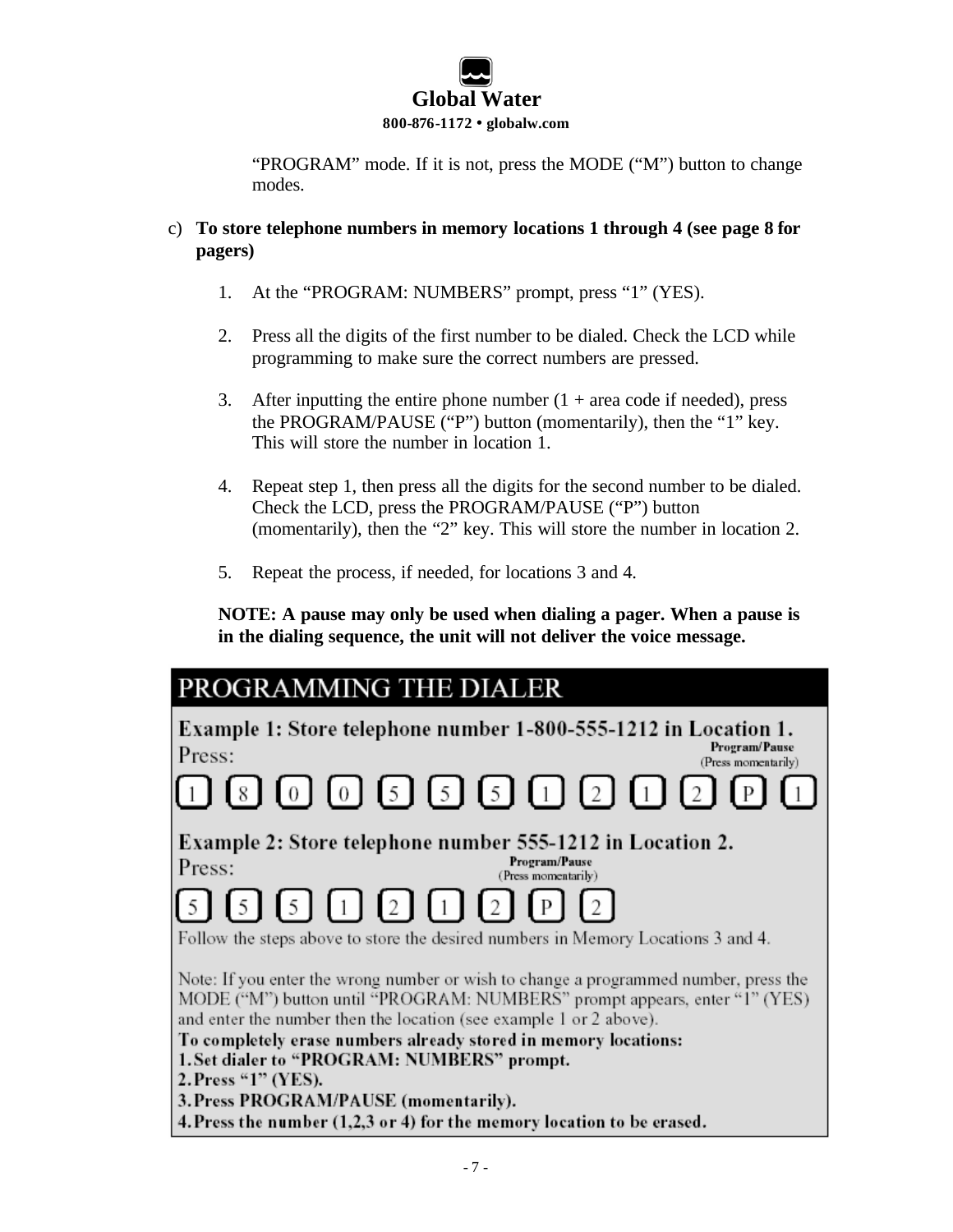#### d) **To store a pager number and numeric code**

- 1. With the dialer at the "PROGRAM: NUMBERS" prompt, press "1" (YES).
- 2. Enter all the digits of the pager number to be dialed. Check the LCD to insure the correct numbers are pressed.
- 3. After inputting the entire pager number  $(1 + \text{area code if needed})$ , press the PROGRAM/PAUSE ("P") button and hold it down for about 2 seconds. A "P" will appear in the LCD and this will pause the dialing sequence for 5 seconds.
- 4. After the pause, input the numeric code to be delivered. This is the code that will be displayed on the pager. (Note: Some pager services require a "#" sign at the end of the numeric message for proper transmission).
- 5. Press the PROGRAM/PAUSE ("P") button (momentarily), then the "1" key. This will store the number and the numeric code in location 1.
- 6. Repeat step 1, then press all the digits for the second pager number to be dialed. Check the LCD, input the pause, input the numeric code, then press the PROGRAM/PAUSE ("P") button (momentarily) and the "2" key. This will store the number in location 2.
- 7. Repeat the process, if needed, for locations 3 and 4.
- 8. You may store pager number and numeric code in any memory location  $(1-4)$ .
- 9. When testing the pager operation, it is recommended that the AD200-1 be in the "OPERATE" mode, connected to a phone line and the input triggered.

#### **NOTE: The pause counts as one digit and is only allowed once in the dialing sequence.**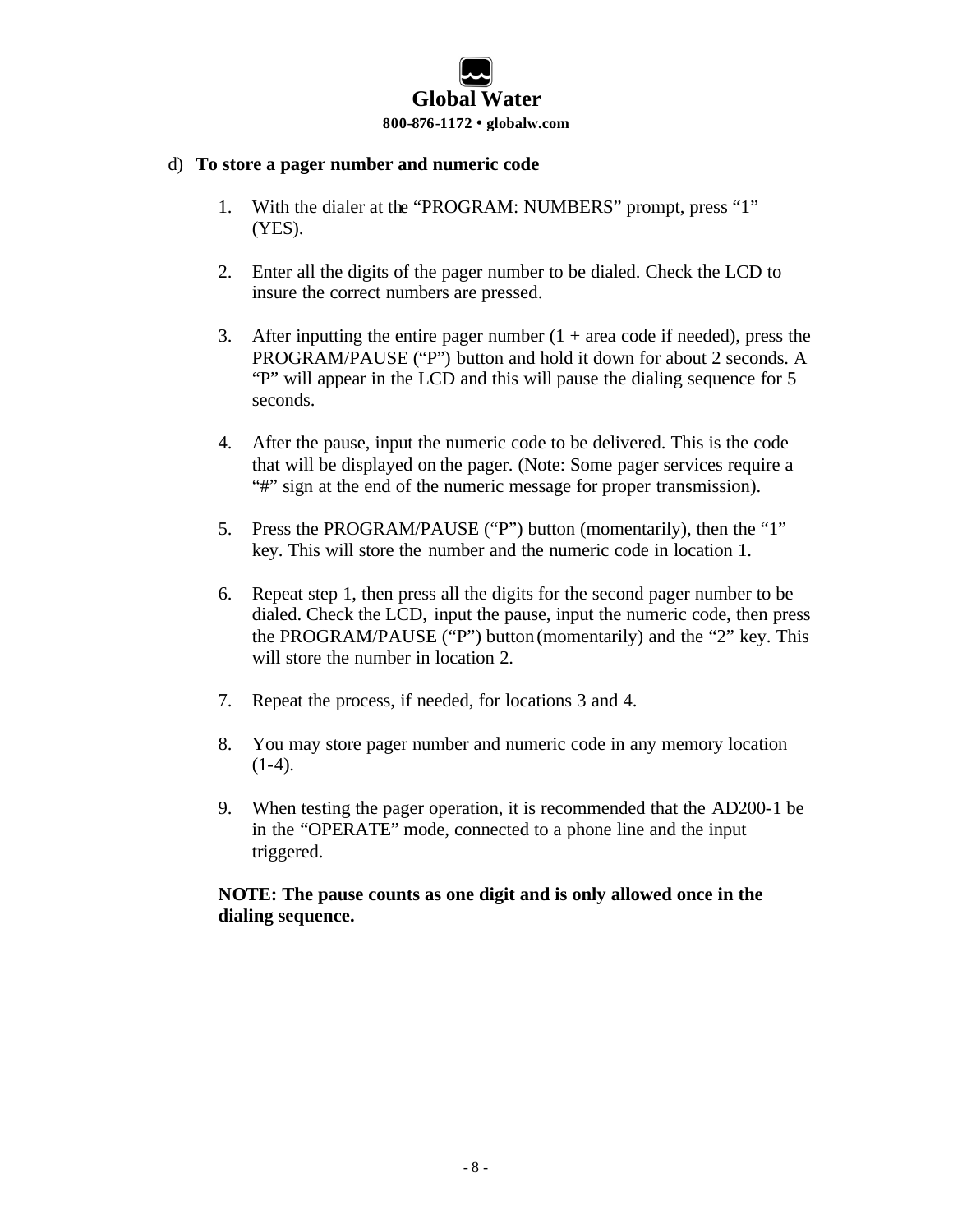

## PROGRAMMING THE DIALER

Example 1: Store pager number 555-1212 and numeric message 911 in Location 1. Program/Pause Program/Pause Press: (Hold for 2 seconds) (Press momentarily).  $5<sub>1</sub>$  $\sqrt{2}$ 5  $\vert 5 \vert$  $\vert$  1  $\mathbf{L}$  $\overline{2}$  $\mathbf Q$ Р  $\overline{1}$ P Example 2: Store pager number 1-800-555-1212 with access code 3 and numeric message 911 in Location 2. Program/Pause Press: (Hold for 2 seconds) 8  $\mathbf{1}$ 5 2  $\mathbf{1}$  $\overline{2}$ P  $\theta$ 5 5 0 1 Enter if required by provider Access Program/Pause Code (Press momentarily) 3  $\mathbf Q$ # P  $\overline{2}$ Note: If you enter the wrong number or wish to change a programmed number, press the MODE button until "PROGRAM: NUMBERS" prompt appears, enter "1" (YES) and enter the number then the location (see example 1 or 2 above).

#### e) **Programming Tone/Pulse and PBX**

- 1. Press the "M" key until "PROGRAM: NUMBERS" appears in the LCD, then press "2".
- 2. Press "1" (YES) at the "PROGRAM: T-LINE" prompt.
- 3. Press "1" (TONE) for touch tone phone service. Press "2" (PULSE) for pulse (rotary) phone service.
- 4. After selecting TONE or PULSE, the LCD will display "PROGRAM: PBX".
- 5. Press "1" (ON) to set for PBX phone system, then enter the PBX digit 0-9 (This will allow the unit to dial the PBX digit, wait for a dial tone, then dial the stored number). Press "2" (OFF) to set for regular phone system (Waits for a dial tone, then dials the stored number).

#### f) **Programming Exit and Entry Delay**

1. Press the "M" key until "PROGRAM: NUMBERS" appears in the LCD, then press "2" three times.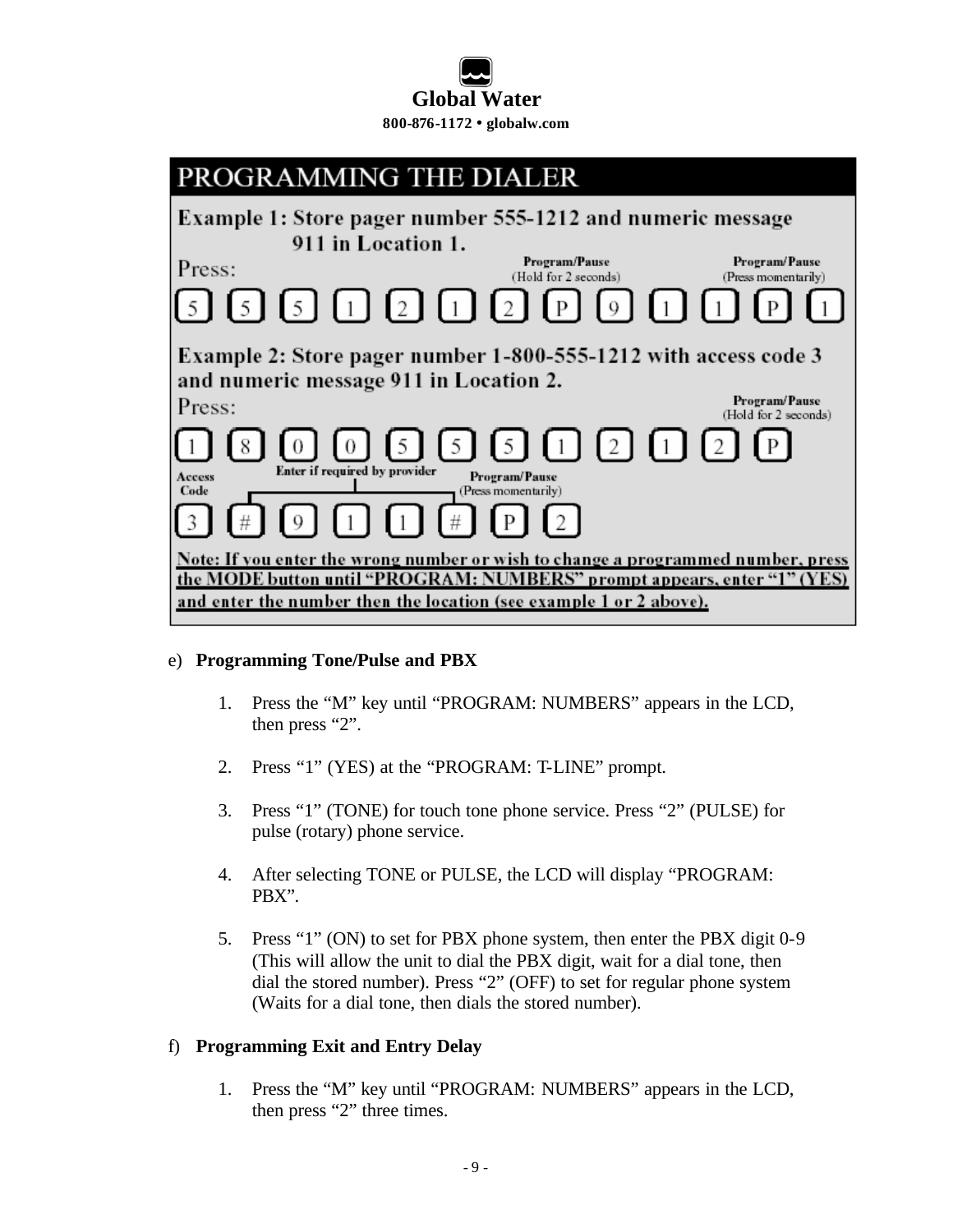- 2. Press "1" (YES) at the "PROGRAM: DELAYS" prompt.
- 3. Press "1" (ON) for a 60 second Exit delay (This provides a 60 second exit delay, after the AD200-1 is set in the "OPERATE" mode, before the unit will react to a sensor trip, allowing time to exit). Press "2" (OFF) for no Exit delay (This will allow the unit, when set in the "OPERATE" mode, to react immediately to a sensor trip.
- 4. After selecting the Exit delay, the LCD should display "ENTRY DELAY".
- 5. Press "1" (ON) for a 20 second Entry delay (This provides a 20 second entrance delay, after any exit delay time has elapsed, before the unit will react to a sensor trip, allowing time to shut off).
- 6. Press "2" (OFF) for no Entry delay (This will allow the unit to react immediately to a sensor trip, after any exit delay has elapsed.

#### **NOTE: When using the AD200-1 with an alarm panel that already has Exit/Entry delays programmed, EXIT and ENTRY should be programmed for "OFF" unless an additional delay is needed.**

#### g) **How to record outgoing voice message**

An outgoing message (OGM) of up to 16 seconds may be programmed into the AD200-1. Once recorded, this message will be repeated during activation 2 times, in sequence (starting with Location 1), to each number designation. For best results, the OGM should be written down, practiced and timed before recording.

- 1. Press the "M" key until "PROGRAM: NUMBERS" appears in the LCD, then press "2" twice.
- 2. Press "1" at the "PROGRAM: OGM" prompt.
- 3. Locate the microphone on the lower left corner of the AD200-1. For best results when recording, speak about 12 inches from the microphone in a clear and normal voice.
- 4. Press "\*" key to initiate the recording process. "RECORDING" will appear in the LCD when recording. The "\*" key must be held down for the entire time of recording.
- 5. When the "\*" key is released the message will be stored. Once the 16 seconds have elapsed, "DONE" will appear in the LCD.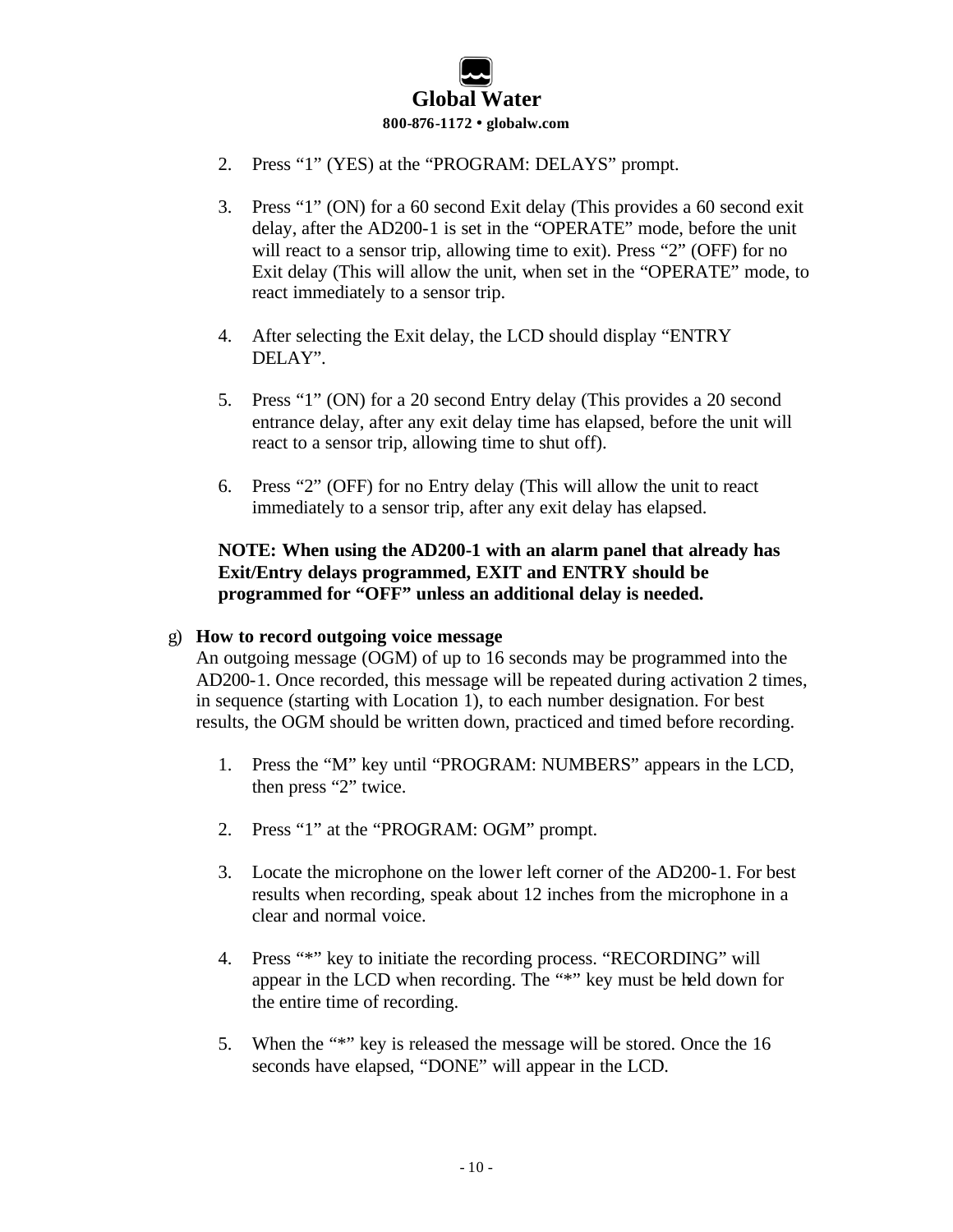6. If you wish to change the OGM, repeat the preceding steps. The new OGM will automatically replace the previous message.

#### **VIII) Testing Your System**

- a) **To verify telephone numbers and OGM without phone line connection** Follow these directions to ensure the correct telephone numbers have been properly stored and the recorded message satisfactory.
	- 1. Press the "M" key until "TEST: T-LINE" appears.
	- 2. Press "1" (YES). The LCD will display the T-LINE configuration.
	- 3. Press "1" (YES) at the "TEST: CHANNEL" prompt. The LCD will display the Delay configuration, then the number stored in Location 1 followed by either the OGM or pager code.
	- 4. This process will be repeated for each stored Location. Any empty Location will be skipped. 5. Press the "M" key three times to return to the program mode.
- b) **To verify telephone numbers and OGM with phone line connection**

#### **NOTE: A complete test should be performed in the "OPERATE" mode to ensure proper operation.**

- 1. Before conducting an actual test under "OPERATE" mode, contact each of the designated emergency numbers (Locations 1 through 4) to advise people that you are conducting a test. After the test, verify that they received the message.
- 2. Apply power to the unit.
- 3. Press the "M" key until "OFF" appears in the LCD.
- 4. Connect the AD200-1 to an active phone line.
- 5. Make sure the sensor is in a non-alarm condition.
- 6. Press "M" until "OPERATE" appears in the LCD.
- 7. Trigger the sensor to simulate an alarm condition. If there are any delays programmed, the AD200-1 will wait until they elapse before activating and dialing.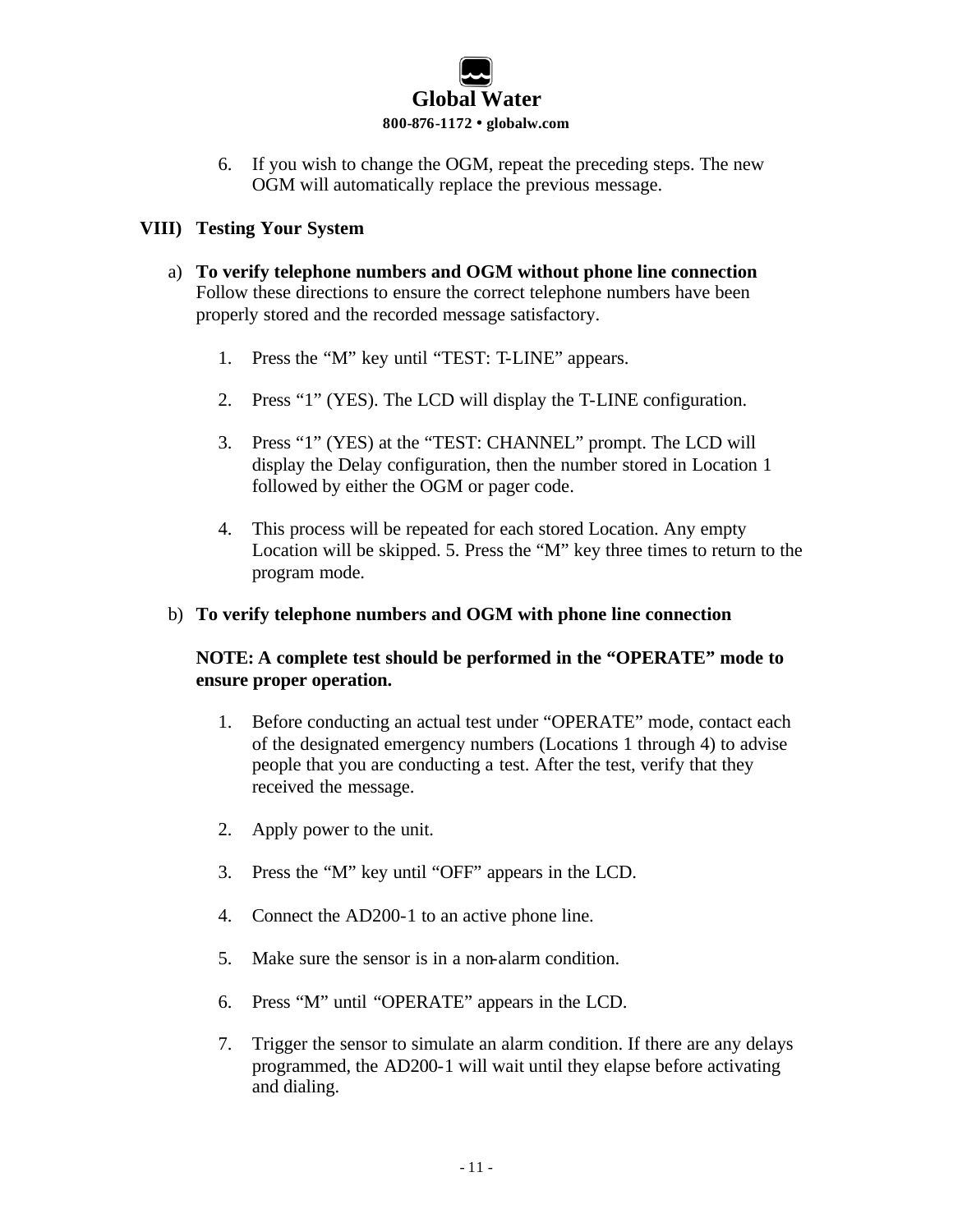- 8. The AD200-1 will sequentially dial the programmed Locations (1-4). If there is no number stored in a location, it will be skipped. The OGM will be delivered when the AD200-1 receives an answer. (The OGM will not be played through the speaker.) For pager numbers, the pager code will be transmitted instead of an OGM.
- 9. The AD200-1 will automatically go through the next programmed location repeating the same process.

#### c) **The AD200-1 is now ready for operation.**

Utilizing the EEPROM and CPU memory cell components, the AD200-1 will retain its' memory in the event of a power loss. The internal 9-volt battery will provide stand by power for approximately 4 hours of operation. If more battery backup is needed, an optional rechargeable power pack (GLOBAL WATER part# PP- 1) is available and plugs into the AD200-1, providing up to 24 hours of stand by power.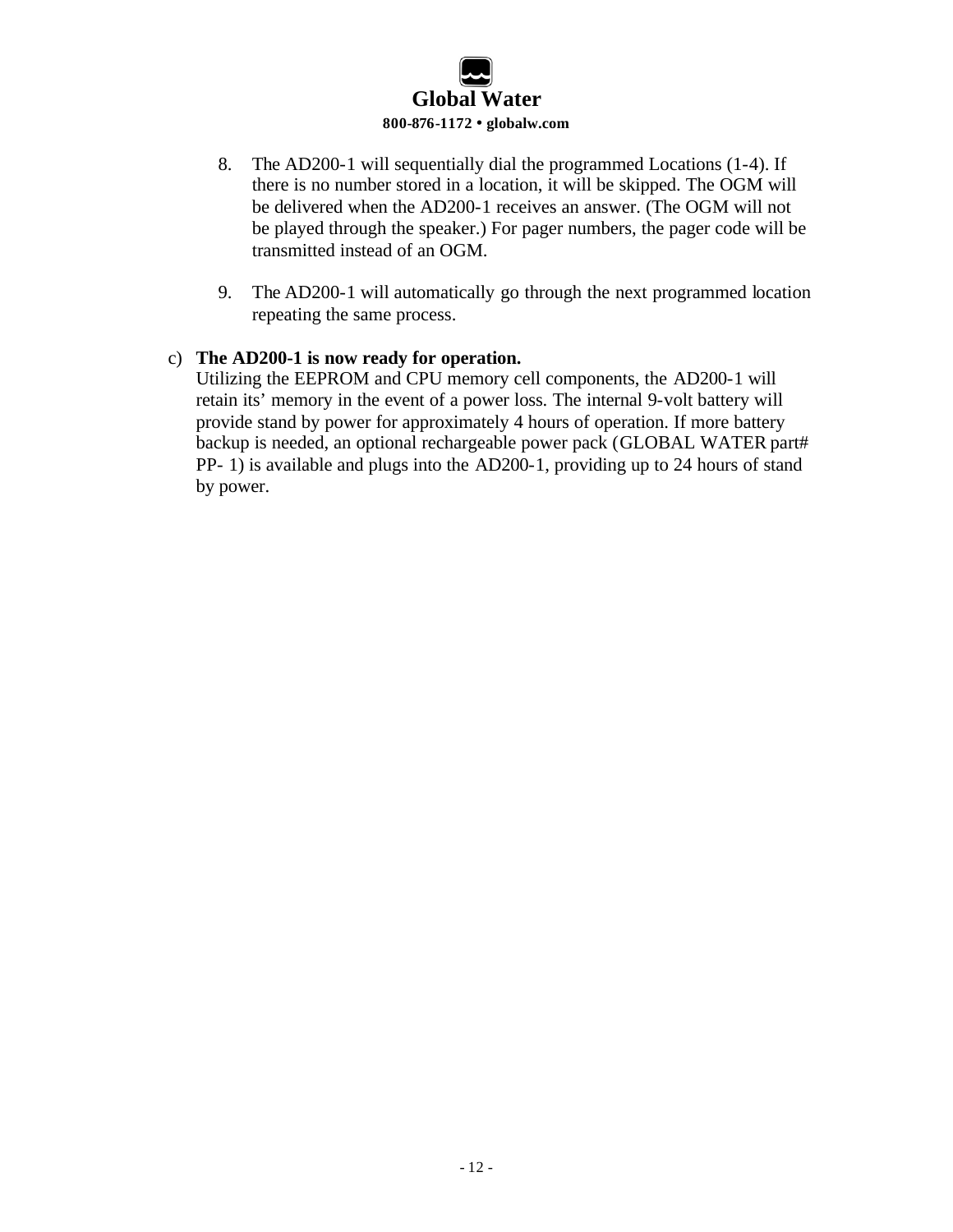#### **IX) Specifications**

a) **Dimensions**

Power source: 9-18VDC Current draw (OPERATE mode - Stand By): 28mA Current draw (OPERATE mode - Alarm): 100mA Activation: 1) N/C Activation: N/C to "open" latch input. Dialer resets with close. 2) Voltage Activation: Min. +5VDC. Max. +28VDC. Dialer resets with loss of activation voltage. Max. digits for outgoing number: 28 Operating temperature range:  $-18$  to 55 C (0 to 130 deg F) Dimensions (inches): 6.0 x 4.0 x 1.5 Weight (ounces): 10 oz Mounting: Wall or Flat Surface Case Material: ABS Color: White Warranty: 1 Year

**Note:** Design and specifications subject to change without notice.

#### **X) Dialer Accessories**

**WIRELESS: AD200-1/W** - Wireless version AD200-1. Dialer includes wireless pendant transmitter.

**24V APPLICATION: AD200-1/F -** For this option the dialer is configured to operate at 24VDC to 32VDC max. All other

specifications apply.

**WIRELESS AND 24VDC APPLICATIONS: AD200-1/W/F** - Incorporates both the wireless feature and the 24V application.

**TC-1 TIMER CONTROL MODULE** - Accepts a momentary N/C, N/O or voltage trigger and holds the dialer on for about 6 minutes.

**PP-1 BACKUP BATTERY PACK** - Plugs into PP-1 port on all dialers. Contains rechargeable batteries along with recharging circuit. Provides up to 24 hours of backup stand by power.

**AC-1 AC/DC ADAPTOR** - Plugs into regular 110 volt AC outlet to provide the dialer with the required 12 volt DC primarypower. Can be manually wired to the power leads from the dialer or plugged into the PP-1 port.

**AVD-RTO REMOTE TURN OFF MODULE** - Allows the receiving party to turn off the dialer by pressing the star (\*) key.

**IR-1 ISOLATION RELAY** - Converts alarm output voltage to N/C to provide clean input trigger to dialer.

**SR-1 LINE SEIZURE RELAY**- Allows the dialer, when activated, to have priority over any other telephone on the line.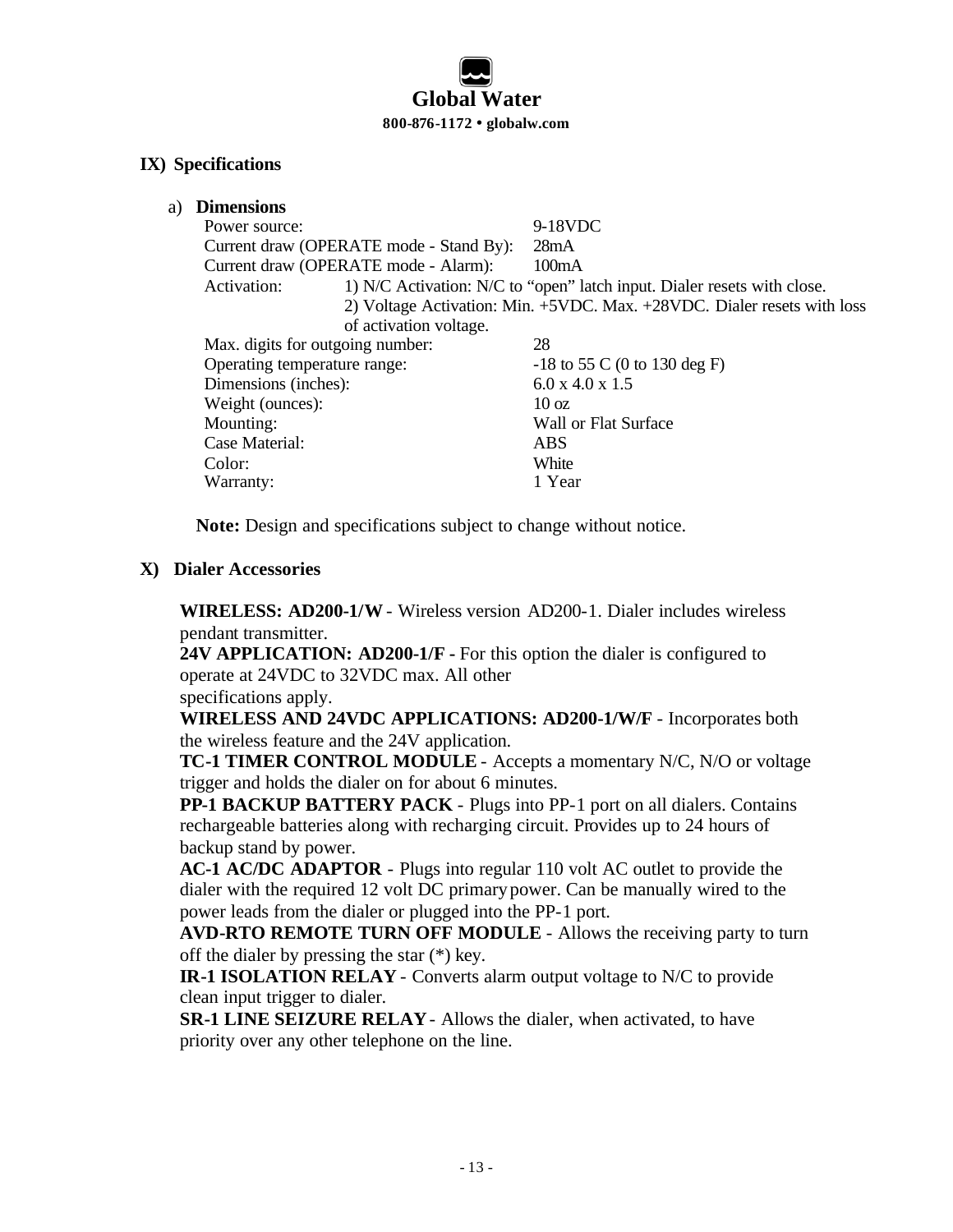#### **XI) Important Information/Maintenance**

#### a) **Location**

Place the dialer on a flat level surface or mount the unit on the wall, away from extreme cold or heat, direct sunlight, excessive humidity and away from equipment that generates a strong magnetic field. Avoid placing near large metal objects and areas that produce smoke, dust or mechanical vibrations.

#### b) **Care**

Clean the housing with a soft cloth lightly moistened with water or mild detergent solution. Never use solvents such as alcohol or thinner. Do not allow liquids to spill into the unit.

#### c) **Optional Backup**

To ensure continuous operation during power outages, hookup to a 12VDC backup battery pack as recommended.

#### d) **Caution**

Do not use the dialer if a gas leak is suspected or during lightning.

#### e) **Problems**

If liquid or a foreign object penetrates the unit, disconnect it immediately and contact your installer or other qualified technician. Before calling Global Water, please make sure:

- 1. You have read this manual and understood how to operate the dialer.
- 2. Your phone line is working.
- 3. You check out the entire system.

#### **Other Issues:**

f) Call us for tech support: 800-876-1172 or 916-638-3429 (many problems can be solved over the phone). Fax: 916-638-3270 or Email: **globalw@globalw.com.**

Be prepared to describe the problem you are experiencing including specific details of the application and installation and any additional pertinent information.

In the event that the equipment needs to be returned to the factory for any reason, please call to obtain an RMA# (Return Material Authorization). Do not return items without an RMA# displayed on the outside of the package.

Include a written statement describing the problems.

Send the package with shipping prepaid to our factory address. Insure your shipment, as the warranty does not cover damage incurred during transit.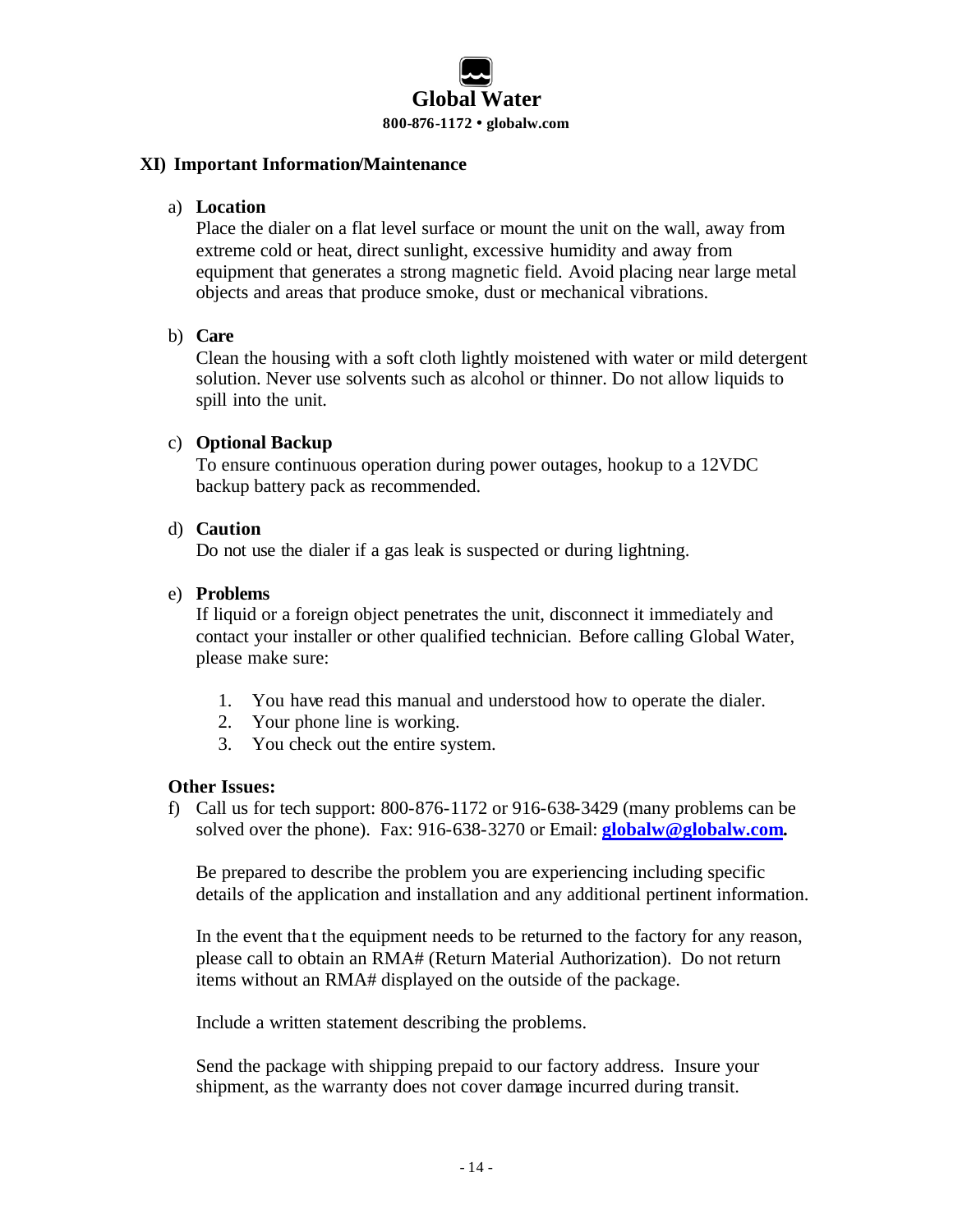- g) When calling for tech support, please have the following information ready;
	- 1. Model #.
	- 2. Unit serial number.
	- 3. P.O.# the equipment was purchased on.
	- 4. Our sales number or the invoice number.
	- 5. Repair instructions and/or specific problems relating to the product.

#### h) **Federal Communications Commission Radio And Television Interference Statement For AClass 'B' Device**

This equipment generates and uses radio frequency energy and if not installed and used properly, that is, in strict accordance with the manufacturer's instructions, may cause interference to radio and television reception. It has been type tested and found to comply with the limits for a Class 'B' computing device in accordance with the specifications in Subpart B of FCC Rules and Regulations (as outlined in the Code of Federal Regulation, Title 47), which are designed to provide reasonable protection against such interference in a residential installation.

#### i) **User Instructions**

If this equipment does cause interference to radio or television reception, which can be determined by turning the equipment off, then on, the user is encouraged to try to correct the interference by one or more of the following measures:

- 1. Reorient or relocate radio or television.
- 2. Increase the separation between the equipment and receiver.
- 3. Connect the equipment into a different outlet so that the equipment and receiver are on different branch circuits.
- 4. Consult the dealer or an experienced radio/TV technician for help.

Changes or modifications not expressly approved by Global Water Instrumentation, Inc. could void the user's authority to operate the equipment.